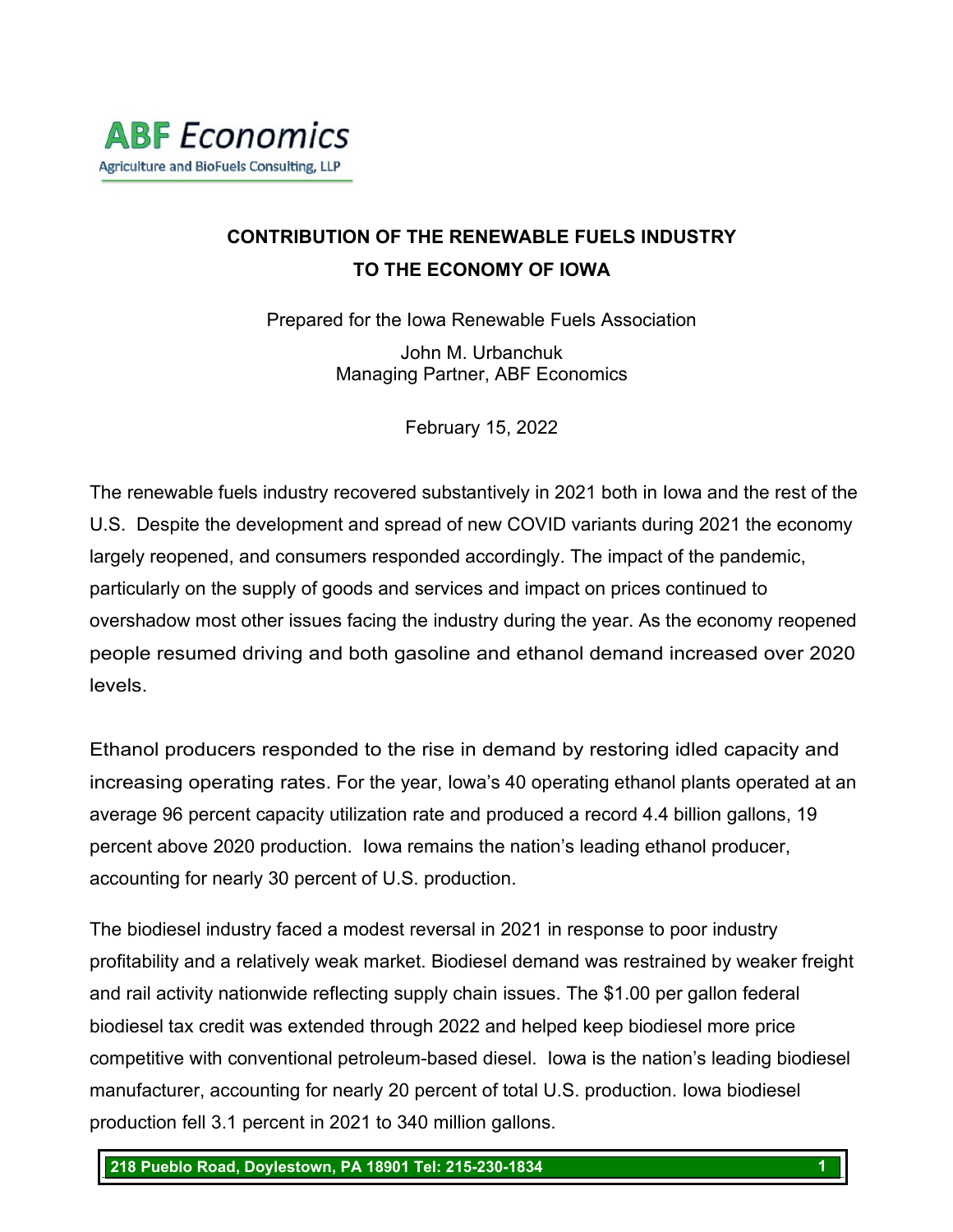

The major factor that impacted the renewable fuels industry in 2021 was the sharp increase in feedstock prices and other input costs. Corn prices (No.2 Yellow, Iowa) averaged \$5.91 per bushel during 2021, 70 percent above 2020 levels despite increased production and stock levels. The price of crude soybean oil (the largest biodiesel feedstock) more than doubled in 2021. Inflation in the overall economy averaged about 5 percent during the year, more than twice the rate experienced during the previous decade. This affected all other input costs.

The upside of inflationary pressures in the economy was that the prices of ethanol and principal co-products DDGS and Distiller's corn oil (DCO) also surged and outpaced the increase in total operating costs. Revenue for Iowa's ethanol industry increased 74 percent in 2021 while operating expenses increased 61 percent. The opposite situation existed for the biodiesel industry. Operating costs doubled from 2020 levels while industry revenues grew by less than 70 percent.

On the regulatory front, the major issues revolved around gaining approval for year-round sales of E15 on a statewide basis; implementation of RFS renewable fuel requirements at the statutory volume of 15 billion gallons; and the EPA's position on denying all pending small refinery exemption (SRE) petitions based on the 2020 decision of the Tenth Circuit Court's decision

# **ECONOMIC IMPACT OF RENEWABLE FUELS ON IOWA**

Biofuels plants purchase agricultural raw materials, other inputs, and a wide range of goods and services such as industrial chemicals; electricity, natural gas, and water; labor; and services such as maintenance, insurance, and general overhead. The primary feedstock for ethanol remains corn while the biodiesel industry uses a wider variety of fats and oils as feedstocks. The 4.4 billion gallons of ethanol produced in Iowa last year utilized more than 1.5 billion bushels of corn, or 57 percent of Iowa's 2021 2.6-billion-bushel corn crop. The 1.9 billion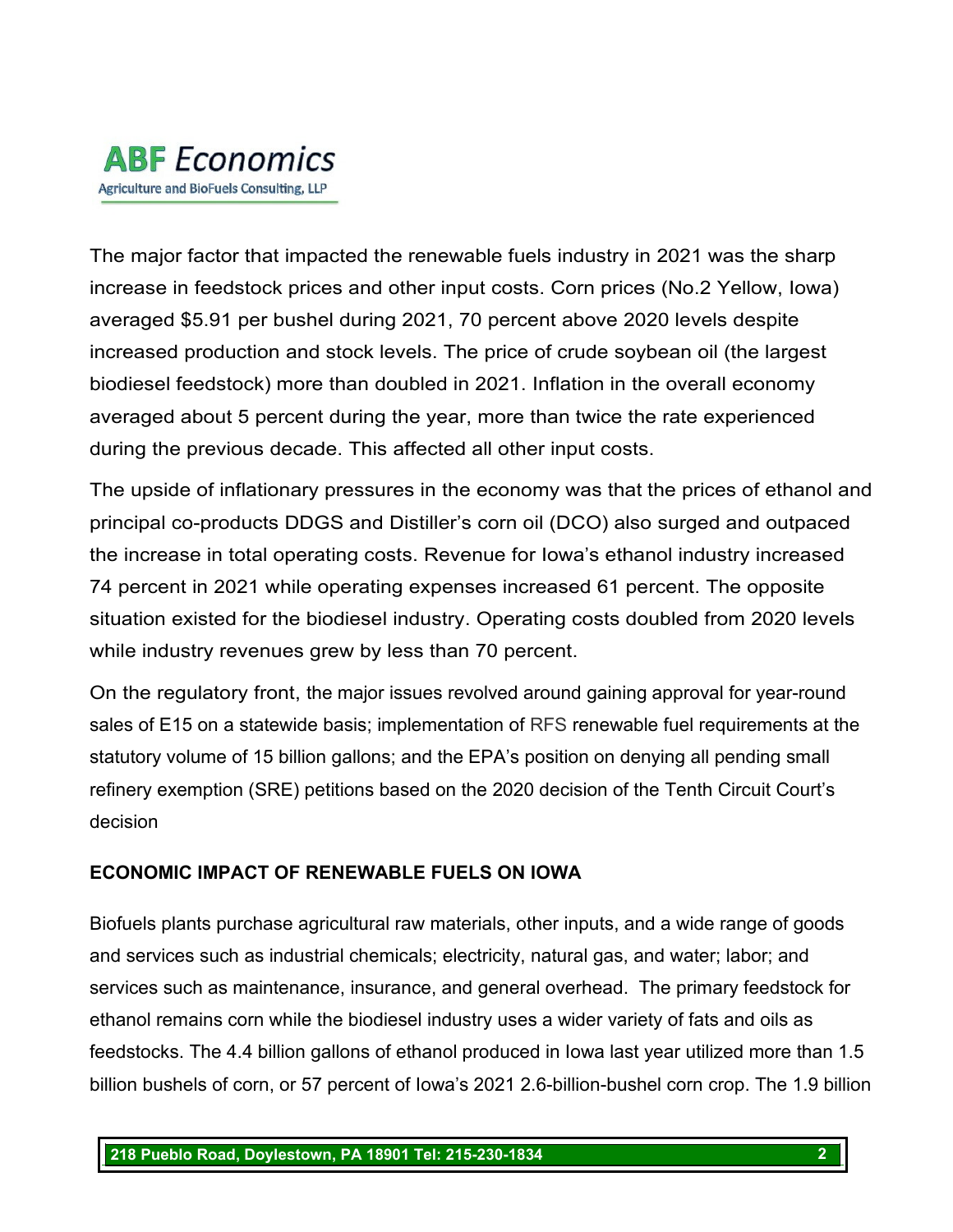

pounds of soybean oil used to produce biodiesel in Iowa were the equivalent of the oil from nearly 155 million bushels of soybeans, nearly 25 percent of Iowa's soybean crop.

Expenditures on these goods and services represent the purchase of output of other industries. A substantial share of these dollars is spent in Iowa, and the economic impact stays in the state. Spending associated with ethanol production circulates throughout the entire economy several-fold. Consequently, this spending stimulates aggregate demand, supports jobs not only in ethanol production but also jobs throughout the entire economy, generates additional household income, and provides tax revenue for state and local government. The renewable fuels industry is multifaceted. Ethanol and biodiesel producers are part of a manufacturing sector that adds substantial value to agricultural commodities produced in Iowa. The first and second-generation feedstocks used to produce renewable fuels are produced primarily by Iowa farmers. Combined, these activities make a significant contribution to the Iowa economy. Based on its size and scope, the renewable fuels industry had the following impacts on Iowa's economy in 202[1](#page-2-0). $^{\rm 1}$ 

- Accounts for nearly \$5.2 billion, or about 2 percent, of Iowa GDP
- Generates \$2.6 billion of income for Iowa households; and
- Supports nearly 46,000 jobs through the entire Iowa economy. This is equivalent to more than 2 percent of total state employment.

The annualized contribution of the ethanol and biodiesel industries is summarized in Table 1.

**218 Pueblo Road, Doylestown, PA 18901 Tel: 215-230-1834 3**

<span id="page-2-0"></span><sup>1</sup> This study estimates the impact of producing 4.4 billion gallons of ethanol and 340 million gallons of biodiesel on Iowa's economy.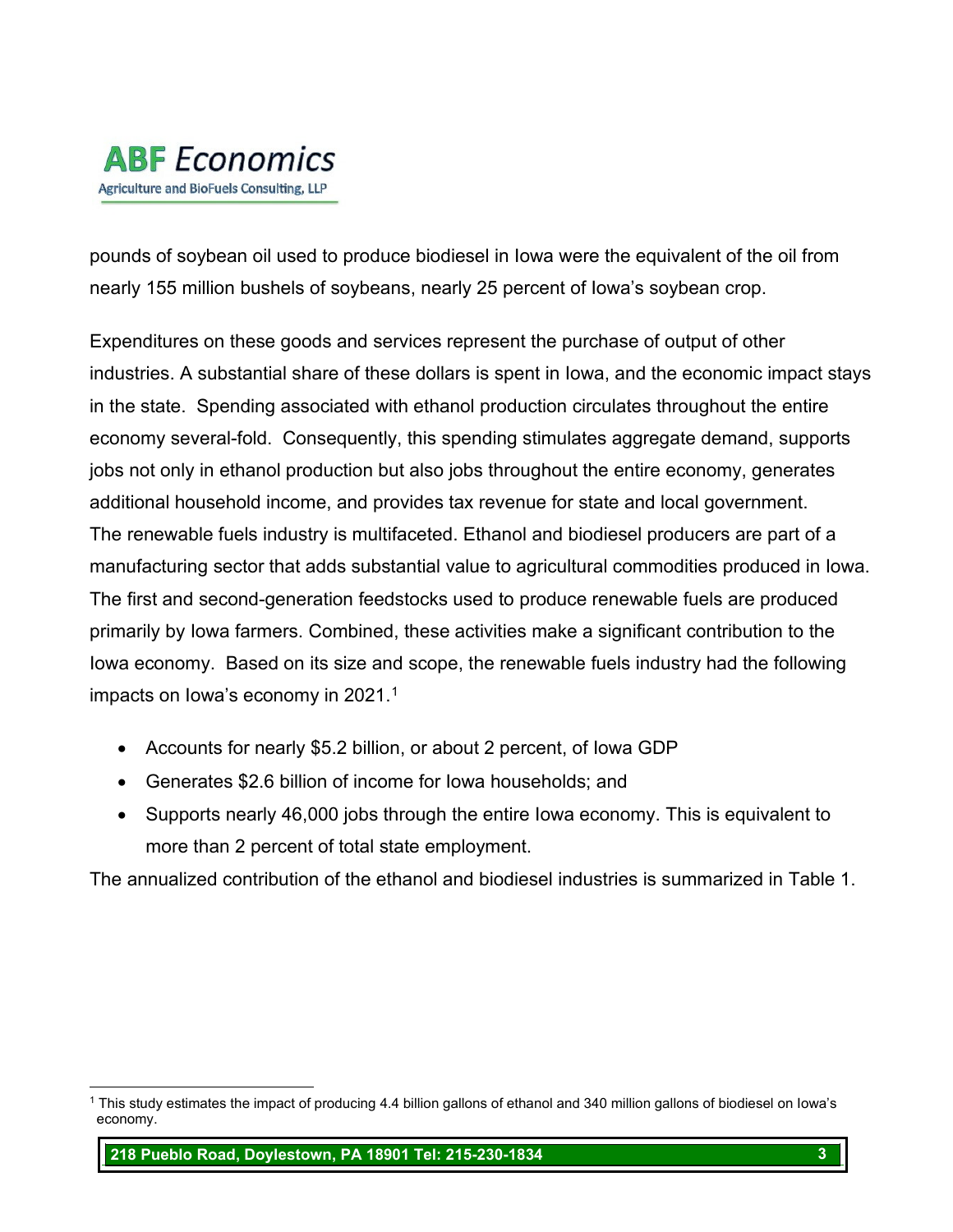# **ABF** Economics Agriculture and BioFuels Consulting, LLP

|                  | <b>Purchases</b> | <b>GDP</b>   | Income       | Employment |
|------------------|------------------|--------------|--------------|------------|
|                  | (Mil 2021\$)     | (Mil 2021\$) | (Mil 2021\$) | (Jobs)     |
| Ethanol*         | \$10,753         | \$3,967      | \$2,199      | 39,401     |
| <b>Biodiesel</b> | \$1,918          | \$1,223      | \$450        | 6,513      |
| Total            | \$12,671         | \$5,190      | \$2,648      | 45,913     |

Table 1 Total Economic Impact of the Renewable Fuels Industry for Iowa: 2021

\* Includes agriculture, construction, investment in R&D, and exports

# **Methodology**

The spending associated with renewable fuels production, construction, and R&D circulates throughout the entire Iowa economy several-fold. Consequently, this spending stimulates aggregate demand, supports the creation of new jobs, generates additional household income, and provides tax revenue for state and local governments. We estimate the impact of the renewable fuels industry on the Iowa economy by applying expenditures by the relevant supplying industry to the appropriate final demand multipliers for value added output, earnings, and employment.

This study utilizes the IMPLAN (Impact Analysis for Planning) economic model to develop this understanding of the economy, including the sectors that support the ethanol industry, the links between them, and the level of economic activity. IMPLAN is a commonly used economic input-output (I-O) model. I-O models are constructed based on the concept that all industries within an economy are linked together; the output of one industry becomes the input of another industry until all final goods and services are produced. I-O models can be used both to analyze the structure of the economy and to estimate the total economic impact of projects or policies. For this analysis, a model for the Iowa economy was constructed using IMPLAN software and data to estimate economic impacts of the ethanol and biodiesel industries. Detail regarding the IMPLAN model and how it was used is presented in Appendix A.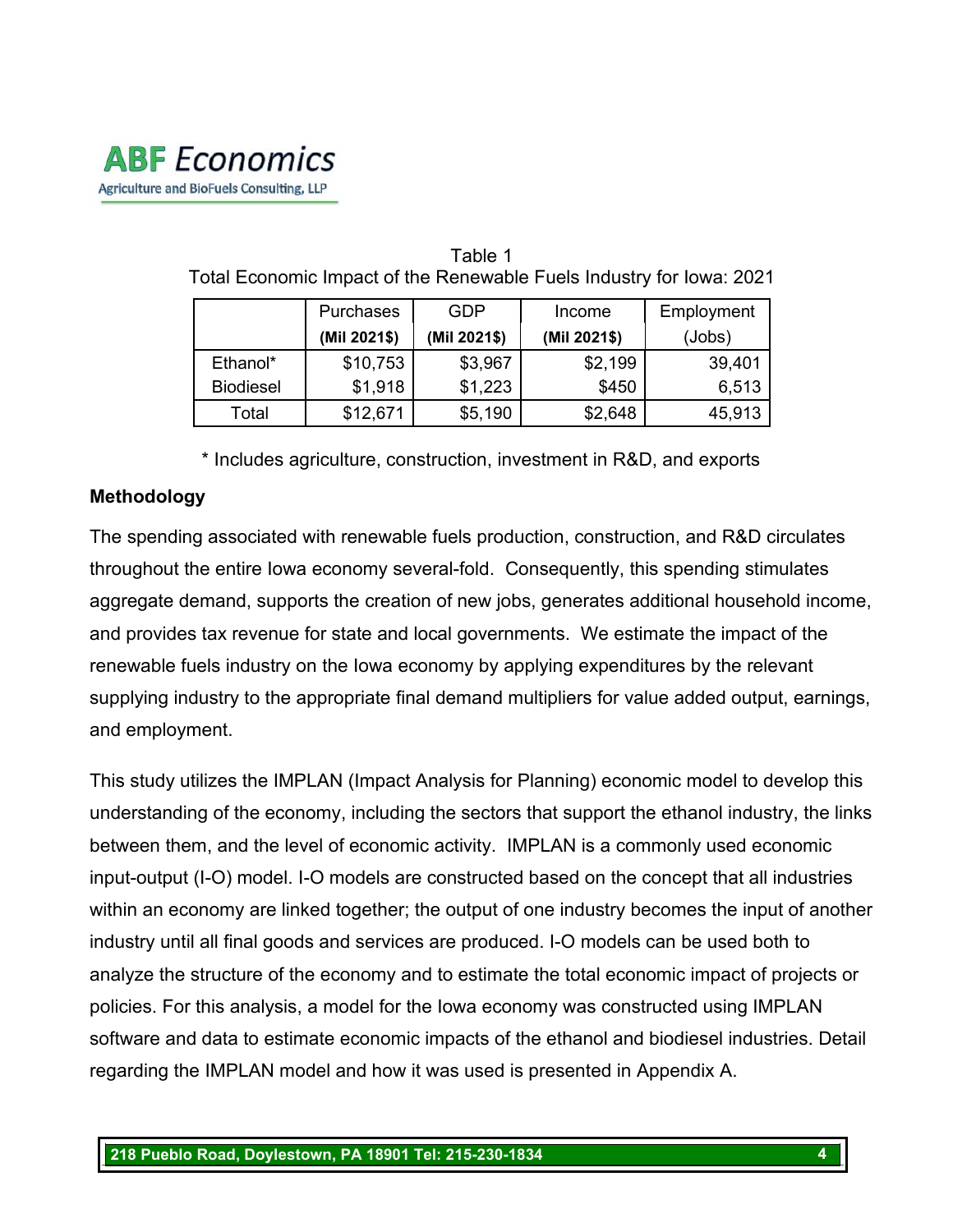

In addition to using the updated IMPLAN data discussed above, we continued to recognize the impact of income generated by locally owned renewable fuels firms. All corporations earn income that directly impacts GDP. However, the income earned by firms owned by Iowans largely stays in Iowa and has a more significant impact on the state economy than earnings that are transferred to firms domiciled outside of Iowa. A review of ownership of ethanol and biodiesel firms based on information provided by IRFA suggests that more than half of Iowa's ethanol and biodiesel plants are locally owned. The earnings of locally owned firms are treated as an addition to the household sector since the income is paid to Iowans and their impact is estimated using multipliers for the household sector. The earnings by firms domiciled outside of Iowa are treated as direct additions to GDP.

We continued to incorporate the explicit impact of ethanol and DDGS exports into the analysis using updated USDA Agricultural Trade multipliers for output and employment in the biofuels industry to estimate the impact of exports. These results were added to the IMPLAN results. Since Iowa is the nation's largest ethanol producer, the Iowa industry participates in the export market. Reflecting this, we applied Iowa's share of total production to the total national export impact.

# **Contribution of the Renewable Fuels Industry**

The contribution of the renewable fuels industry to the economy of Iowa is detailed in Table 2. The ethanol industry provides a significant contribution to the Iowa economy, spending more than \$10.7 billion on raw materials, other inputs, goods and services to produce 4.4 billion gallons of ethanol. The largest share of this spending is for corn and other grains used as the raw material to make ethanol, distillers' grains and distiller's corn oil.

The impact of renewable fuels for the Iowa economy is detailed in Table 2.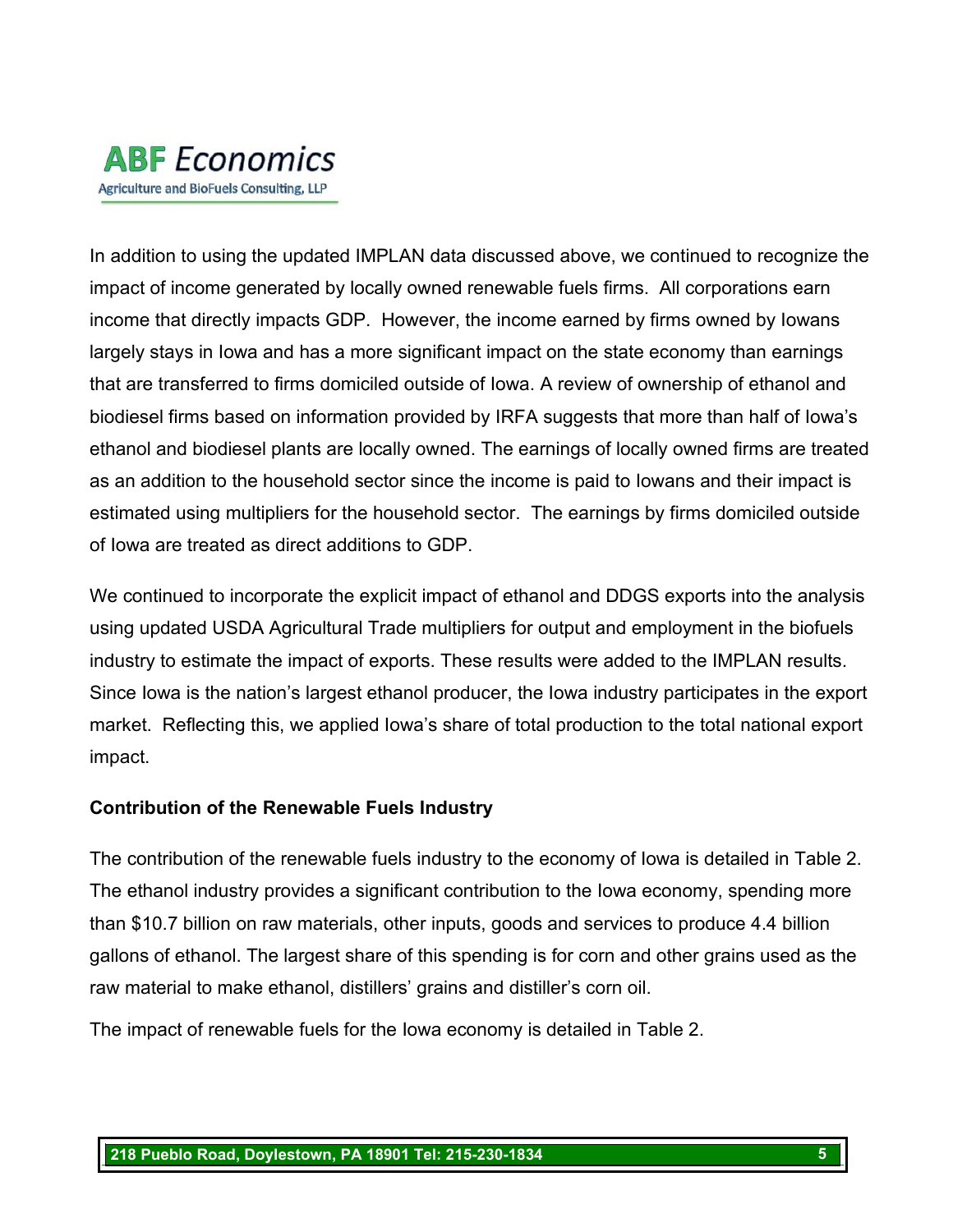

#### Table 2 Contribution of the Renewable Fuels Industry to Iowa: 2021

|                                | <b>GDP</b>   | <b>Jobs</b> | <b>Income</b> |
|--------------------------------|--------------|-------------|---------------|
|                                | (Mil 2021\$) | (FTE)       | (Mil 2021\$)  |
| <b>Ethanol Manufacturing</b>   |              |             |               |
| <b>Direct</b>                  | \$611        | 2,000       | \$139         |
| <b>Indirect</b>                | \$356        | 3,301       | \$646         |
| <b>Induced</b>                 | \$416        | 5,212       | \$249         |
| <b>Subtotal</b>                | \$1,383      | 10,513      | \$1,033       |
| <b>Biodiesel Manufacturing</b> |              |             |               |
| <b>Direct</b>                  | \$341        | 330         | \$18          |
| <b>Indirect</b>                | \$575        | 3,736       | \$332         |
| <b>Induced</b>                 | \$307        | 2,447       | \$99          |
| <b>Subtotal</b>                | \$1,223      | 6,513       | \$450         |
| <b>Agriculture</b>             |              |             |               |
| <b>Direct</b>                  | \$388        | 7,098       | \$165         |
| <b>Indirect</b>                | \$1,391      | 11,794      | \$562         |
| <b>Induced</b>                 | \$298        | 4,026       | \$145         |
| <b>Subtotal</b>                | \$2,078      | 22,918      | \$872         |
| R&D                            |              |             |               |
| <b>Direct</b>                  | \$34         | 281         | \$25          |
| <b>Indirect</b>                | \$23         | 256         | \$16          |
| <b>Induced</b>                 | \$22         | 276         | \$13          |
| <b>Subtotal</b>                | \$79         | 813         | \$55          |
| <b>Infrastructure CAPEX</b>    | \$0          | 0           | \$0           |
| <b>Exports</b>                 | \$427        | 5,156       | \$239         |
| <b>Total</b>                   |              |             |               |
| <b>Direct</b>                  | \$1,374      | 9,709       | \$347         |
| <b>Indirect</b>                | \$2,773      | 24,244      | \$1,795       |
| <b>Induced</b>                 | \$1,043      | 11,961      | \$506         |
| <b>Grand Total</b>             | \$5,190      | 45,913      | \$2,648       |
| <b>Change from 2020</b>        | 31.1%        | 23.8%       | 44.5%         |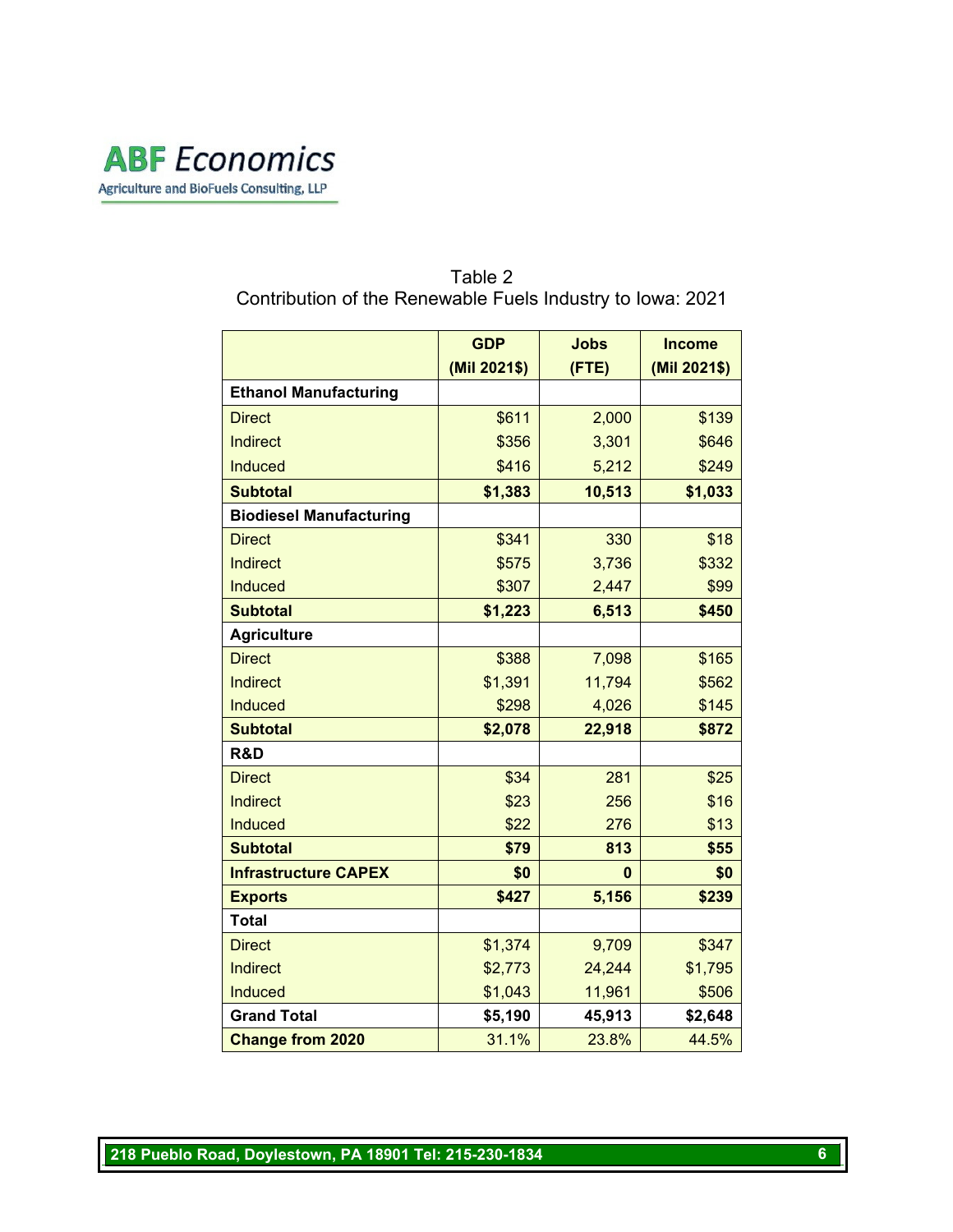

As pointed out earlier, export volumes declined modestly in 2021 but due to higher prices values increased. Exports provided a positive market for Iowa's biofuels industry and contributed an estimated \$427 million to Iowa GDP and supported about 5,100 jobs in all sectors of the economy in 2021.

#### **Ethanol**

The ethanol industry provides an attractive domestic market for Iowa farmers as well as the opportunity for farmers to enjoy some of the value added to their commodity by further processing. Locally owned ethanol plants account for nearly half of Iowa fuel ethanol plants and production capacity.

The remainder of the spending by the ethanol industry is for a wide range of inputs such as industrial chemicals, electricity, natural gas, water, labor, transportation and services such as maintenance, insurance, and general overhead. Spending for these goods and services represents the purchase of output of other industries, mostly in Iowa.

The Iowa ethanol industry used 1.5 billion bushels of corn, or 57 percent of Iowa's corn crop.<sup>2</sup> This amounts to more than \$8.9 billion of revenue to Iowa corn farmers. The sharp increase in GDP, jobs and income is in large part directly the result of ethanol producers buying a lot of \$6/bushel corn from Iowa farmers.

Most ethanol produced in Iowa is by dry mills that also produce valuable co-products in the form of DDGS and Distiller's Corn Oil (DCO).<sup>[3](#page-6-1)</sup> The Iowa ethanol industry produced an estimated 10.6 million short tons of DDGS and 1,000 million pounds of DCO in 2021 with an

**218 Pueblo Road, Doylestown, PA 18901 Tel: 215-230-1834 7**

<span id="page-6-0"></span> $2$  The 4.4 billion gallons of ethanol production required 1.5 billion bushels of corn. This amounts to 57 percent of the 2020 Iowa corn crop. Without the demand for corn provided by the ethanol industry Iowa farmers would likely plant fewer acres to corn, purchase fewer inputs, and produce a smaller crop, thereby reducing the economic contribution provided by the corn industry.

<span id="page-6-1"></span><sup>3</sup> DDGS and DCO production is reported monthly in the USDA Grain Crushings and Co-Products Production report. http://usda.mannlib.cornell.edu/MannUsda/viewDocumentInfo.do?documentID=1899.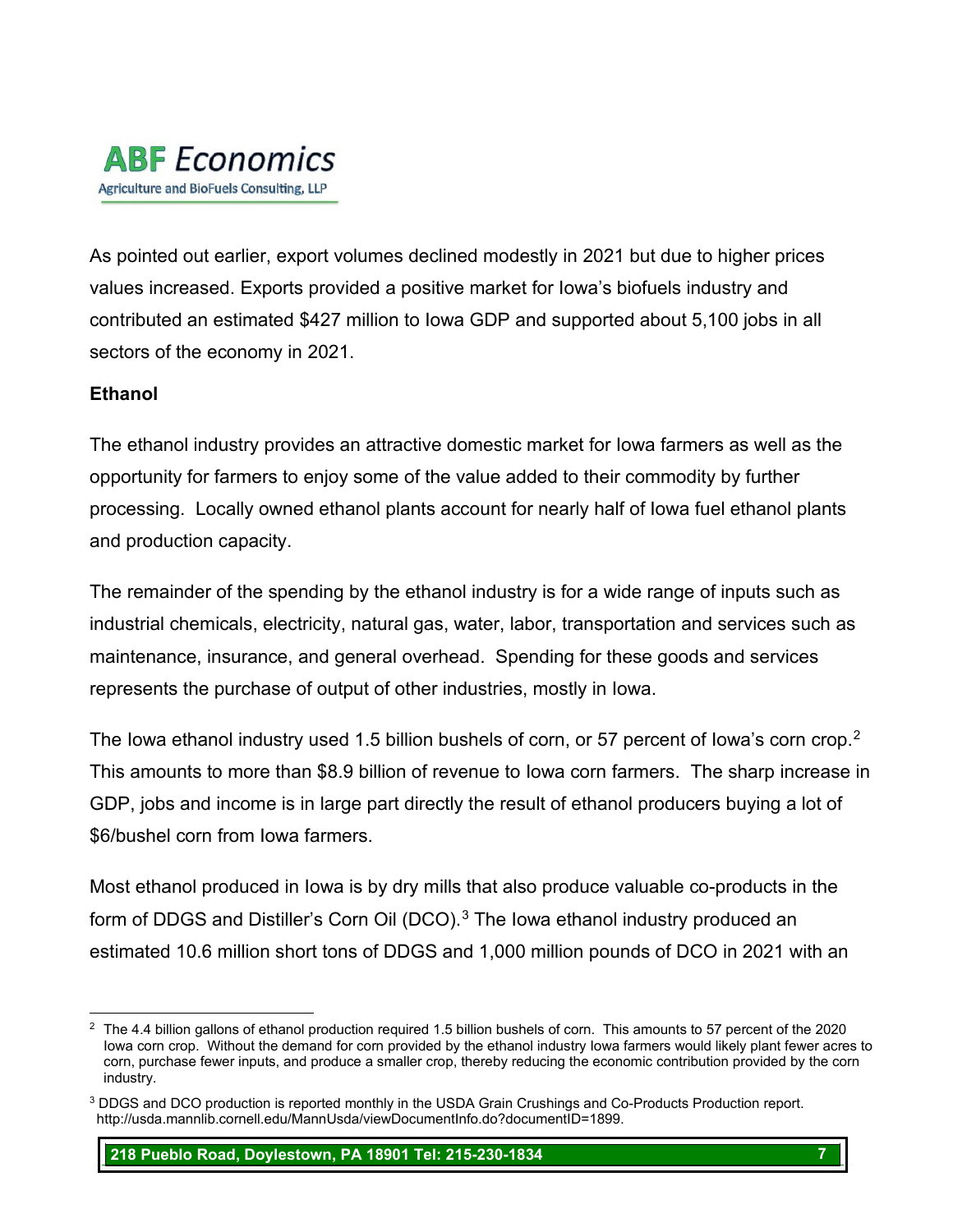

aggregate market value of nearly \$2.6 billion. A share of these co-products is used by Iowa livestock producers and the Iowa biodiesel industry. It is notable that these co-products are produced with little additional expenditure.

The value of the ethanol industry output (ethanol and co-products) amounts to about \$12.5 billion at 2021 prices. Based on the IMPLAN model, the ethanol and supporting agriculture industries account for about \$4 billion of Iowa GDP.

Jobs are created from the economic activity supported by ethanol production. While ethanol production is not a labor-intensive industry, accounting for about 2,000 fulltime-equivalent direct jobs in Iowa<sup>4</sup>, the economic activity resulting from the full activities of the ethanol industry supports a much larger number of jobs in the economy. The direct jobs supported by the ethanol industry are concentrated primarily in manufacturing and agriculture. When the indirect and induced effects of ethanol manufacturing are considered, the industry accounts for more than 10,500 fulltime-equivalent jobs throughout the entire economy.

Since renewable fuels production uses feedstocks produced by Iowa farmers, the ethanol and biodiesel industries have the largest impact on agriculture, supporting 7,100 direct farm and farm-related jobs. Most of the agriculture jobs supported by the ethanol industry are farm workers and laborers associated with grain production. However, a wide range of jobs in support activities related to crop production ranging from farm managers and bookkeepers to farm equipment operators are supported by ethanol production.

As the impact of the direct spending by the ethanol and biodiesel industries expands throughout the economy, the employment impact expands significantly and is spread over a large number of sectors. The indirect and induced jobs supported by the agriculture output

**218 Pueblo Road, Doylestown, PA 18901 Tel: 215-230-1834 8**

<span id="page-7-0"></span><sup>&</sup>lt;sup>4</sup> The Census Bureau does not report employment in ethanol production. The number of direct jobs associated with ethanol production is based on a conservative estimated industry average of 50 jobs per plant.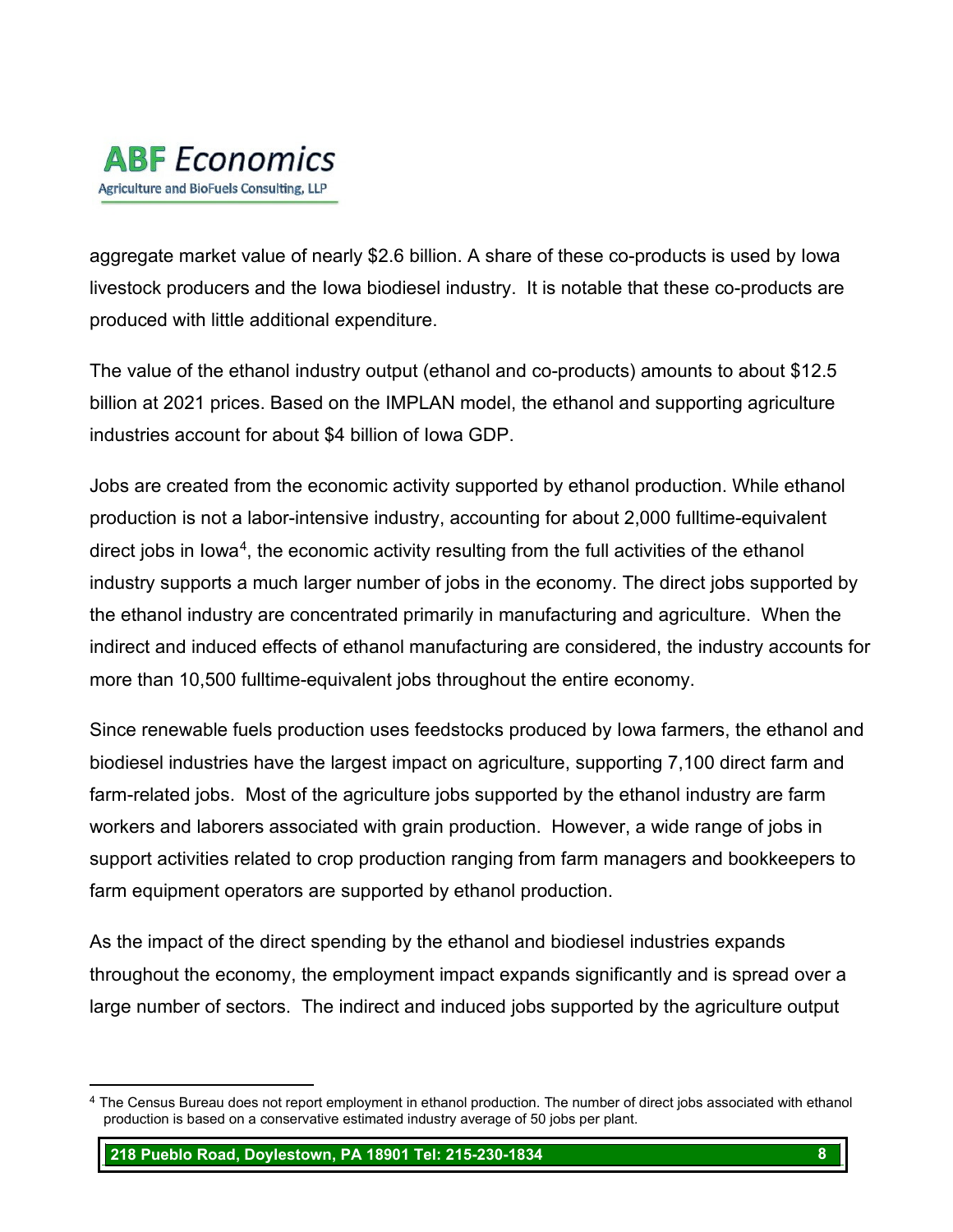

used by renewable fuels amount to an additional 15,800 jobs throughout the entire Iowa economy for a total impact from agriculture of nearly 23,000 jobs.

Increased economic activity and new jobs result in higher levels of income for Iowa households. The ethanol and supporting agriculture industry generated nearly \$2.2 billion of income for Iowans in 2021.

#### **Biodiesel**

The Iowa biodiesel industry also makes sizable contributions to the Iowa economy. According to the Iowa Renewable Fuels Association (IRFA), Iowa's 11 operating biodiesel plants produced 340 million gallons of biodiesel in 2021, 3.1 percent less than in 2020. [5](#page-8-0)

The Iowa biodiesel industry spent \$1.2 billion on raw materials, other inputs, goods and services in 2021. The largest share of this spending is for fats and oils used as the raw material to make biodiesel. The Iowa biodiesel industry used more than 2.6 billion pounds of fats and oils to produce 340 million gallons of B100.The Iowa biodiesel industry used 1.93 billion pounds of soybean oil in 2021 to produce biodiesel, accounting for 73 percent of total feedstock use. Canola oil eclipsed Distiller's corn oil (supplied largely by Iowa ethanol producers) as the second largest biodiesel feedstock in 2021 at 297 million pounds. Smaller amounts of animal fats and used cooking oil were also used. The majority of the raw material for biodiesel production in Iowa is procured locally. The remainder of the spending by the biodiesel industry is for a wide range of inputs such as industrial chemicals, electricity, natural gas, water, labor, and services such as maintenance, insurance, and general overhead. As with ethanol, spending for these goods and services represents the purchase of output of other industries.

<span id="page-8-0"></span><sup>5</sup> http://www.iowarfa.org/biodiesel\_refineries.php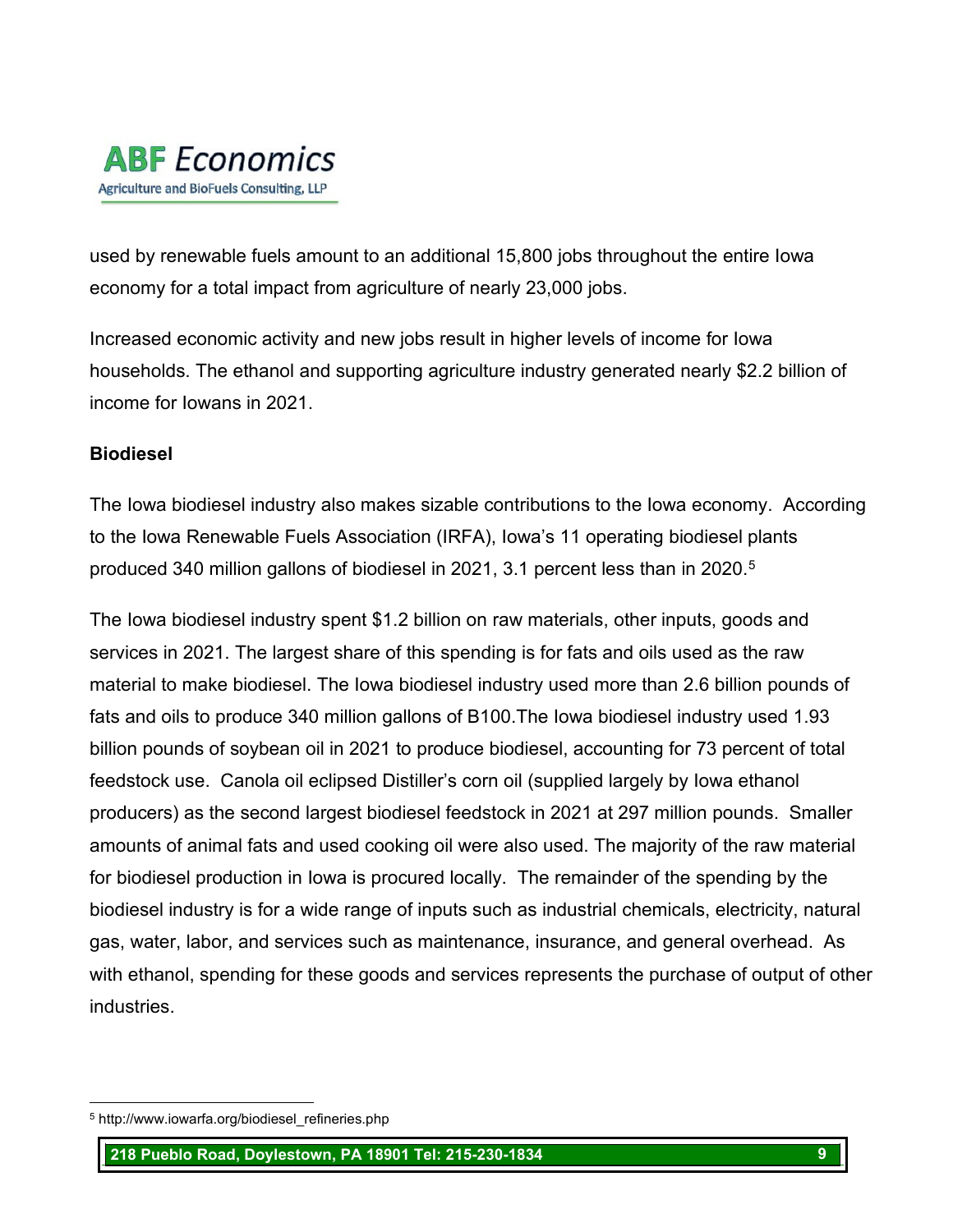

The spending associated with biodiesel production also circulates throughout the entire Iowa economy stimulating aggregate demand, supporting jobs, generating additional household income, and creating tax revenue. The following summarizes the economic contribution of the Iowa biodiesel industry at the end of 2021.

- The gross value of the biodiesel and glycerin produced in lowa totaled nearly \$1.8 billion. When the impact of manufacturing is considered, the biodiesel industry accounts for \$1.2 billion of Iowa GDP.
- Jobs are created as a consequence of increased economic activity caused by biodiesel production. The increase in economic activity generated by biodiesel production supports more than 6,500 fulltime-equivalent jobs in all sectors of the Iowa economy.
- Increased economic activity and jobs result in higher levels of income for Iowa households. The biodiesel industry accounts for about \$450 million of household income for Iowans.

# **Conclusion**

Despite challenges created by the COVID pandemic, policy and trade environment, the renewable fuels industry continues to make a significant contribution to the Iowa economy in terms of job creation, household earnings, and state and local tax revenue. The importance of the biofuels industry to agriculture and rural economies is particularly notable. Continued growth and expansion of the renewable fuels industry through new technologies and feedstocks will enhance the industry's position as the original creator of green jobs and will ensure America's ability to maintain and expand energy independence.

Further, policy and regulatory actions taken by Iowa, and other Midwestern states, to boost the use of biofuels locally, particularly statewide use of E15, will provide a buffer from the uncertainty of federal policy and export demand.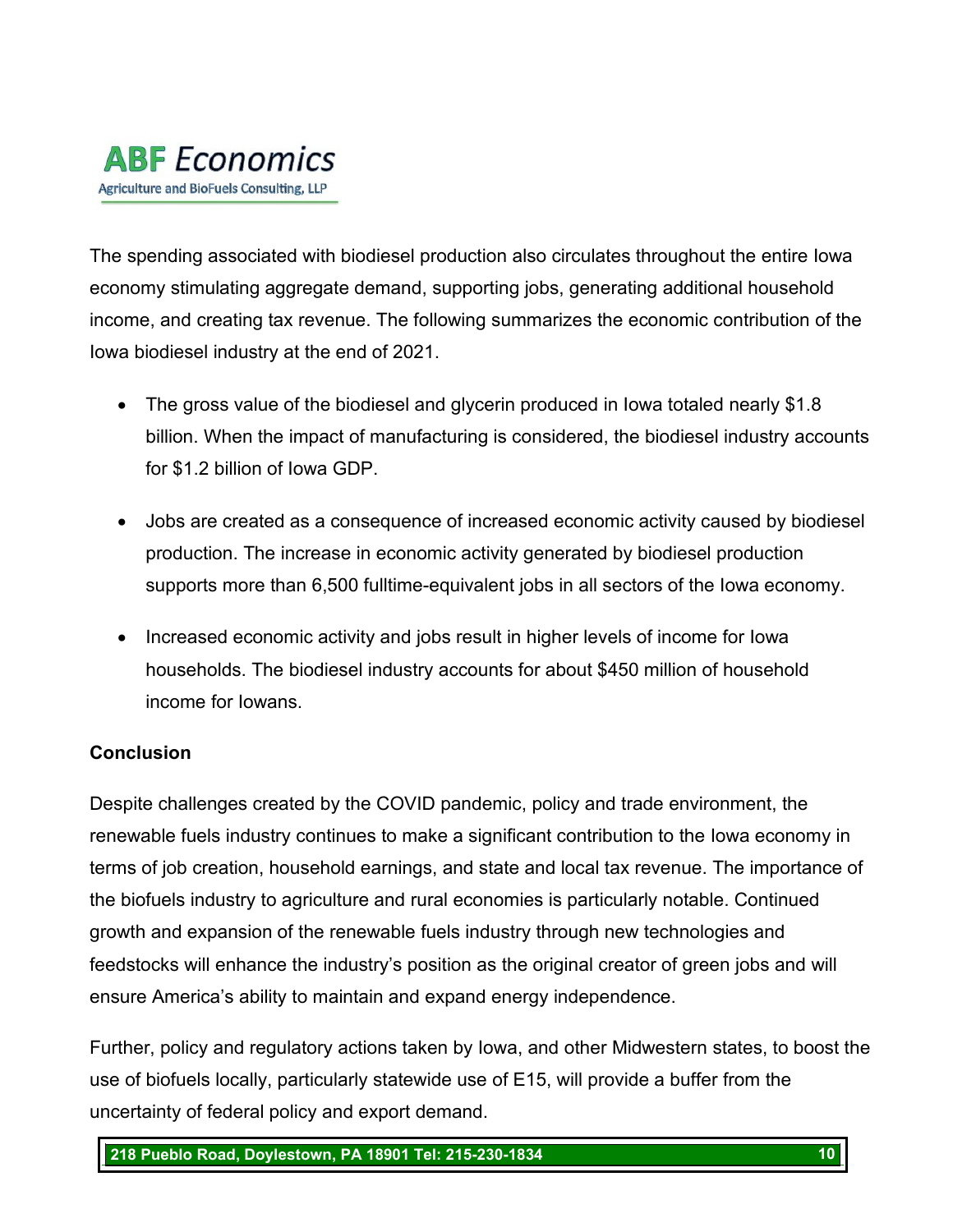

# **APPENDIX A**

# **IMPLAN Methodology**

We estimate the impact of the ethanol industry on the economy of Iowa by applying expenditures by the relevant supplying industry to the appropriate final demand multipliers for value added output (GDP), earnings, and employment.

To understand how the economy is affected by an industry such as renewable fuels production, it is necessary to understand how different sectors or industries in the economy are linked. For example, in the renewable fuels production sector, the ethanol industry buys corn from the agriculture sector; which in turn, buys inputs from other suppliers such as fertilizer and pesticide producers that also purchase products from a range of other industries. These are referred to as backward linkages. Use by other sectors of natural gas as an input, such as manufacturing operations, is a forward linkage. Natural gas production and transmission industries are linked through both forward and backward linkages to other economic sectors in each state's economy.

The household sector is linked to all sectors as it provides the labor and management resources. In turn, changes that affect incomes of the household sector typically have significant impacts compared to a change in the sales of other sectors. This is because households typically spend most of their income on both retail and service goods and this is a critical component of the economy

This study uses an economic model known as IMPLAN (Impact Analysis for Planning) to develop a model of the national economy, including sectors that support the ethanol industry, the links between them, and the level of national economic activity. IMPLAN is a commonly used economic input-output (I-O) model. I-O models are constructed based on the concept that all industries in an economy are linked together; and the output (i.e., sales) of one industry becomes the input of another industry until all final goods and services are produced. I-O